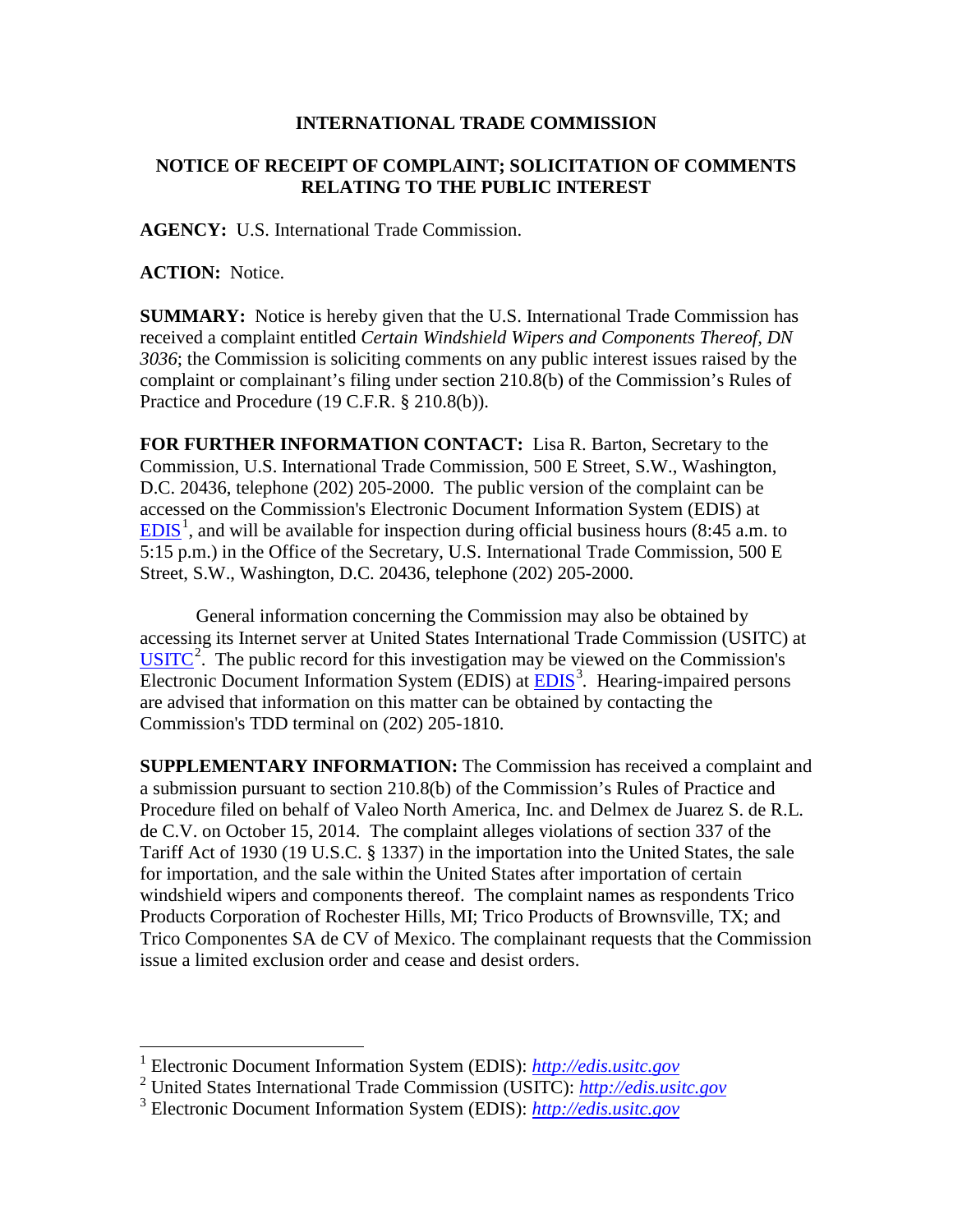Proposed respondents, other interested parties, and members of the public are invited to file comments, not to exceed five (5) pages in length, inclusive of attachments, on any public interest issues raised by the complaint or section 210.8(b) filing. Comments should address whether issuance of the relief specifically requested by the complainant in this investigation would affect the public health and welfare in the United States, competitive conditions in the United States economy, the production of like or directly competitive articles in the United States, or United States consumers.

In particular, the Commission is interested in comments that:

- (i) explain how the articles potentially subject to the requested remedial orders are used in the United States;
- (ii) identify any public health, safety, or welfare concerns in the United States relating to the requested remedial orders;
- (iii) identify like or directly competitive articles that complainant, its licensees, or third parties make in the United States which could replace the subject articles if they were to be excluded;
- (iv) indicate whether complainant, complainant's licensees, and/or third party suppliers have the capacity to replace the volume of articles potentially subject to the requested exclusion order and/or a cease and desist order within a commercially reasonable time; and
- (v) explain how the requested remedial orders would impact United States consumers.

Written submissions must be filed no later than by close of business, eight calendar days after the date of publication of this notice in the *Federal Register*. There will be further opportunities for comment on the public interest after the issuance of any final initial determination in this investigation.

Persons filing written submissions must file the original document electronically on or before the deadlines stated above and submit 8 true paper copies to the Office of the Secretary by noon the next day pursuant to section 210.4(f) of the Commission's Rules of Practice and Procedure (19 C.F.R. § 210.4(f)). Submissions should refer to the docket number ("Docket No. 3036") in a prominent place on the cover page and/or the first page. (*See* Handbook for [Electronic Filing Procedures](http://www.usitc.gov/secretary/fed_reg_notices/rules/handbook_on_electronic_filing.pdf), *Electronic Filing Procedures*<sup>[4](#page-1-0)</sup>). Persons with questions regarding filing should contact the Secretary (202-205-2000).

Any person desiring to submit a document to the Commission in confidence must request confidential treatment. All such requests should be directed to the Secretary to

 $\overline{a}$ 

<span id="page-1-0"></span><sup>4</sup> Handbook for Electronic Filing Procedures:

http://www.usitc.gov/secretary/fed\_reg\_notices/rules/handbook\_on\_electronic\_filing.pdf